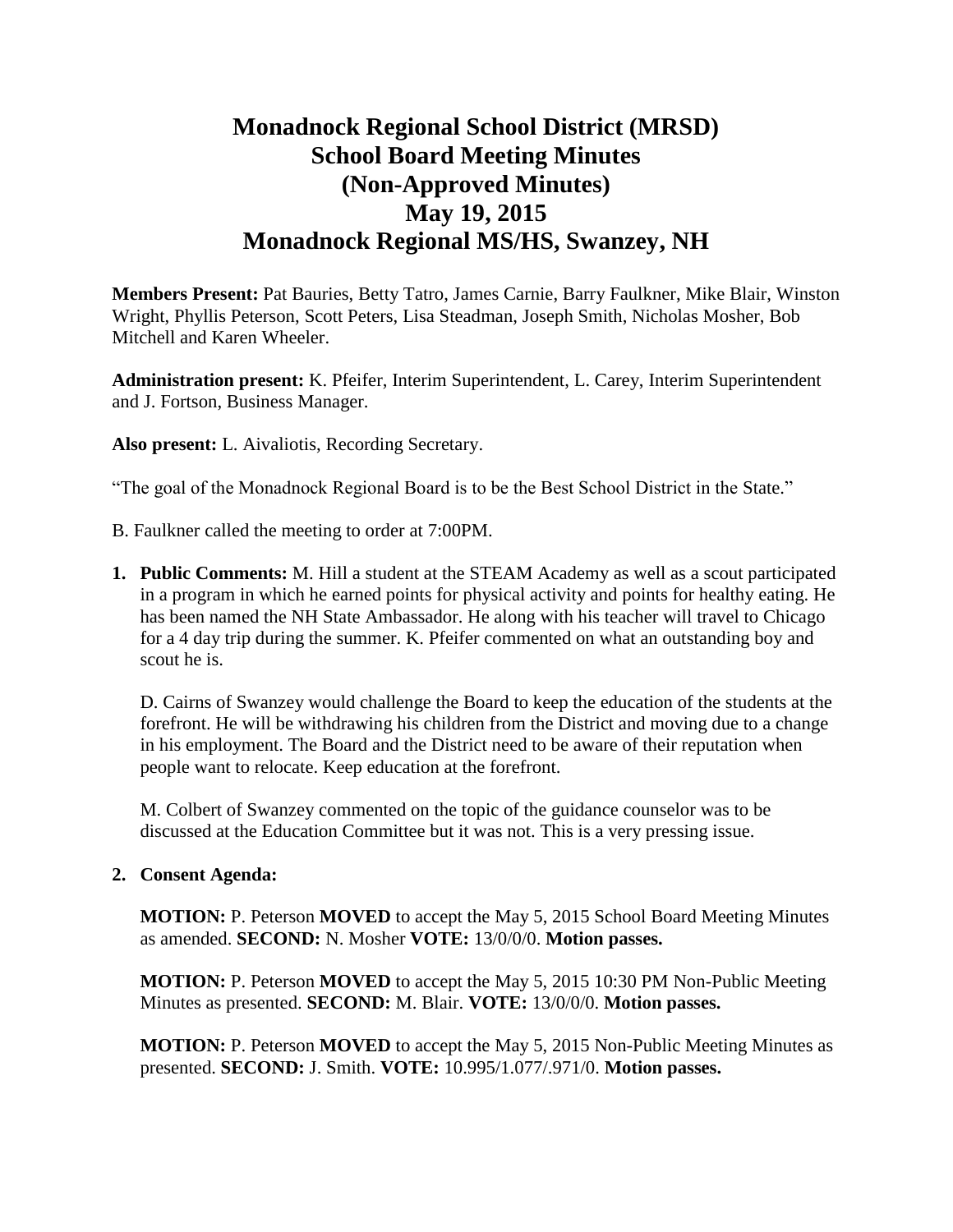**3. Student Government Report:** There is no Student Government Report.

# **B. Faulkner called a recess at 7:20 PM to enter into a SAU 93 Board Meeting.**

## **The Board returned to the MRSD School Board Meeting at 7:29 PM.**

**MOTION:** P. Peterson **MOVED** to postpone the Business Manager's Report and the Assistant Superintendent's Report until after Item 7, the NESDEC Report has been completed. **SECOND:** W. Wright. **VOTE:** 11.925/0/1.075/0. **Motion passes.** 

**NESDEC Report:** Donald Kennedy presented the Board with a packet and a power point presentation on the NESDEC Report. He explained he presented to Keene three weeks ago. He would ask the Board to digest the report and possibly discuss it with Keene. He reported there are 15 areas that Monadnock and Keene can collaborate together. He explained what is being done now and what is suggested. The final report will be presented in June.

- **4. BUSINESS MANAGER'S REPORT:** J. Fortson reported she is putting together the pieces of the budget school by school and may have the results in July.
- **5. ASSISTANT SUPERINTENDENT REPORT:** L. Carey reported the students have finished the Smarter Balance at the High School. The teams are working really hard. The AP Testing is complete as well as all the other testing. She commented we did it.

## **6. SUPERINTENDENT REPORT:**

**6a. Correspondence and Announcements**: K. Pfeifer reported the Board had requested information on student failure, the courses and the grade. He presented the Board with that information. B. Mitchell commented he is interested in a measure of attendance, the students who passed and who failed the course. He would like to know how closely the performance and attendance are. K. Pfeifer thought the Board wanted a report on the failing students. K. Pfeifer will bring that report next time. B. Mitchell would like to know the attendance rate for students that fail and students that pass. K. Pfeifer explained the information he supplied the Board Members. It was suggested to bring this information to the next Education Committee Meeting, define what we are looking for and then bring it back to the Board. **MOTION:** P. Bauries **MOVED** to refer this to the Education/Technology Committee for further action that may come out of the committee. **SECOND:** P. Peterson. **DISCUSSION:** N. Mosher would like to bring questions to the Board now. J. Carnie commented this much information is helpful to the administration but not the Board. We make policies. We need it on a grander level. We had this information to see who will not be graduating. This should be brought to the Education Committee to say we are having problems in certain areas but to leave the students names out. **VOTE:** 13/0/0/0. **Motion passes.** 

**7. BOARD CHAIR REPORT:** B. Faulkner reported he has received many emails from staff thanking the Board for the Staff Appreciation Lunch.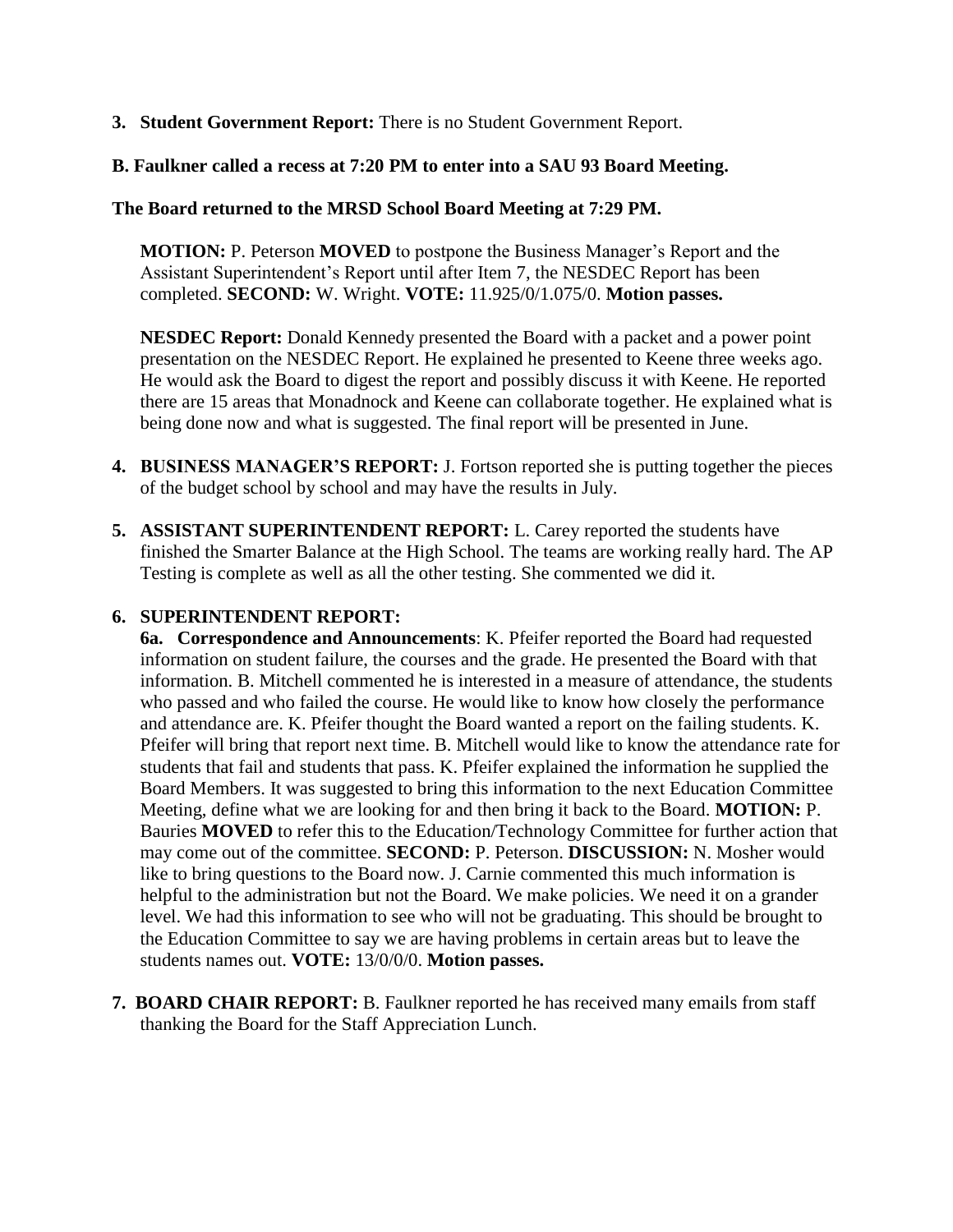#### **8. SCHOOL BOARD COMMITTEE REPORTS:**

**8a. Community Relations Committee:** The committee has not met.

**8b. Budget Committee:** The Budget Committee has not met. The next meeting is on May 26, 2015.

 **8c. Education and Technology Committee:** P. Bauries reported Jennie Calnan and her students presented a proposal to the Education Committee for a bird sanctuary. D. LaPointe has been working with the students and is agreeable on this project. The committee is scheduled to meet on June 9, 2015 at 5:00 PM.

 **8d. Finance and Facilities Committee:** The committee has not met. They are scheduled to meet on May 26, 2015 at 6:00 PM.

**8e. Policy Committee:** The committee has not met. They are scheduled to meet on May 26, 2015 at 5:00 PM.

 **8f. Sports Committee:** M. Blair reported the committee met tonight and had a good discussion on a number of items and motions. The throwing event has been completed and they will wait until next season to move the javelin. There is a need for a field that does not flood. They have drafted a layout proposal for behind Mt. Caesar. **MOTION:** M. Blair **MOVED** to bring the proposal from the Sports Committee to the Facilities Committee for review. **SECOND:** P. Peterson. **DISCUSSION:** M. Blair reported the land has been logged and the District owns it. **VOTE:** 13/0/0/0. **Motion passes.** M. Blair reported Linwood has said he is spending a significant amount of time at the school focusing on academics. The committee discussed the issue and might want to have a conversation regarding a part time or full time AD. The committee discussed the GPS has been asked to review various sections of the Athletic Handbook. They discussed the  $6<sup>th</sup>$  graders being part of the MS sports. The AD will meet with various elementary schools to reach out to the students for the non-cut sports. M. Blair reported they are in need of a scoreboard and equipment shed. **MOTION:** M. Blair **MOVED** to use the unencumbered funds allocated for the Husky House for the scoreboard replacement and updating of the equipment shed. **SECOND:** J. Smith **DISCUSSION:** M. Blair explained there is about \$25,000.00 remaining. He does not have the exact figure. J. Carnie asked for the cost of the equipment shed. M. Blair explained L. Patnode will contact D. LaPointe and the woodshop teacher to figure out the cost. P. Bauries would prefer to see something documented in black and white. She would like to see what is left from the funds at the next meeting. **MOTION:** P. Bauries **MOVED** to postpone the vote on the motion until June 2, 2015. **SECOND:** P. Peterson. **DISCUSSION:** J. Fortson commented she does not believe D. LaPointe has been approached and she would like to look at the line item. **MOTION** S. Peters **MOVED** to amend the motion and allow the Finance and Facilities Committees to review prior to bringing it to the Board. **SECOND:** P. Peterson. **VOTE on amended motion:** 13/0/0/0. **Motion passes.** The committee is scheduled to meet on June 16, 2015 at 6:00 PM.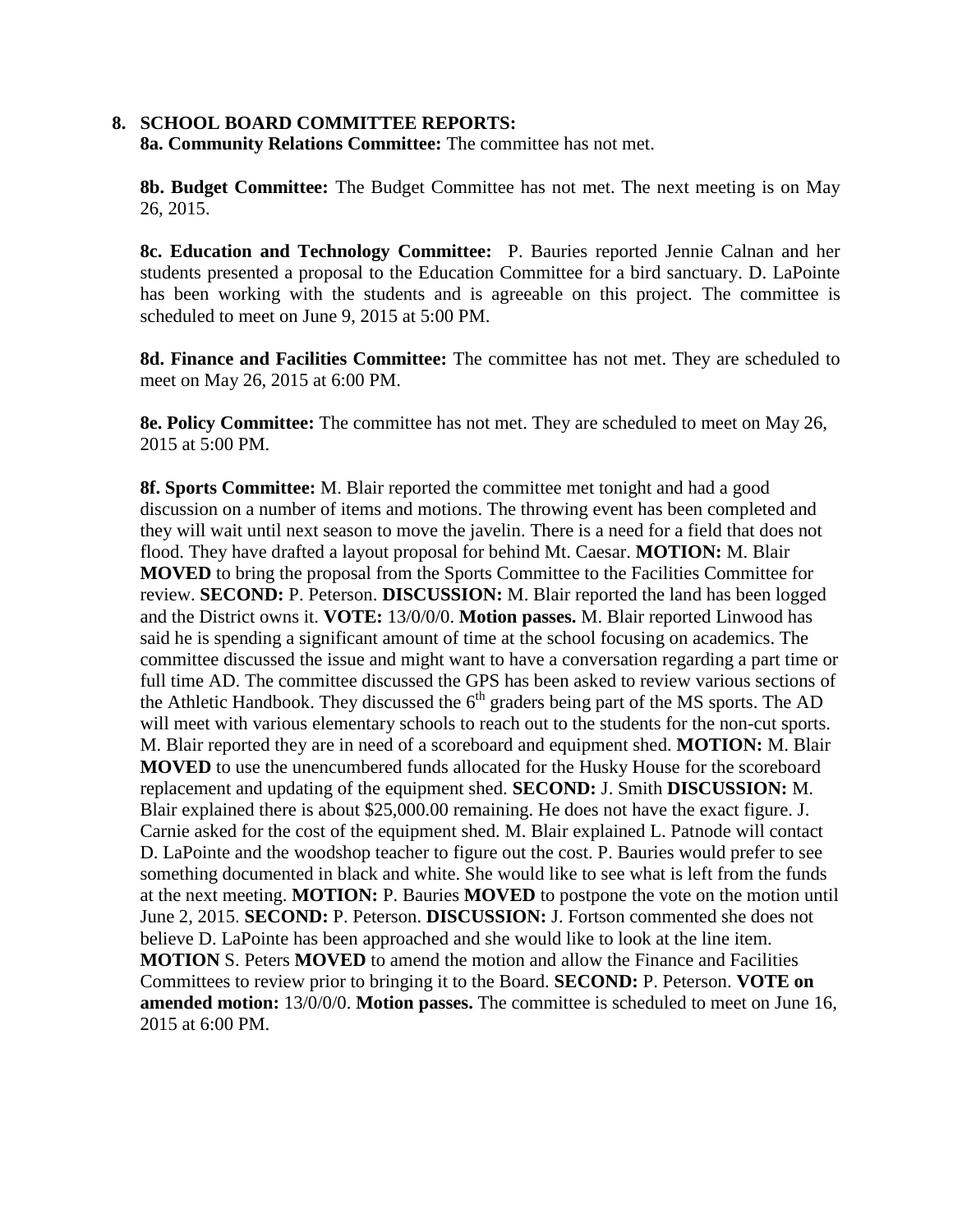**8g. Ad HOC STEAM:** P. Bauries reported the committee met with Bob Baines on Thursday and he was videotaped by Cheshire TV. He is a mentor on STEAM and STEM. The committee will have a full report at the second meeting in June.

## **9. Old Business:**

 **9a. Cutler Administrator:** K. Pfeifer informed the Board A. Salzmann has asked for a transfer to Cutler. She is a wonderful administrator. It will leave an opening for Troy and Emerson both at .5 each. This will happen in July. S. Peters informed the Board that K. Pfeifer had brought this to the Ed/Tech Committee and the committee has asked to have A. Salzmann come to discuss this with the committee. N. Mosher asked about forming a search committee per policy. K. Pfeifer will form the committee. L. Steadman commented she does not believe there is a policy for a principal search. N. Mosher said there is a policy and he would like to request it for the next meeting.

**9b. SRO/SSO:** K. Pfeifer explained he has met with the Chief of Swanzey twice and discussed the concept of the SRO on short and long term. The SSO may not carry a weapon. The SRO is out of the Swanzey Police Dept. They also discussed the other towns being served. K. Pfeifer said referring this to the Education Committee is the right place to go. N. Mosher would suggest a special meeting only on that issue. B. Faulkner asked if we should wait for a specific proposal from the Education Committee. N. Mosher would like to have a discussion. B. Faulkner suggested appointing an AD Hoc Committee. N. Mosher would like a meeting with only that issue. **MOTION:** N. Mosher **MOVED** to call a special meeting of the Board to discuss the SRO/SSO issue. **SECOND:** B. Tatro. **DISCUSSION:** J. Carnie commented some of the members have had this discussion in countless meetings with the public. Do we want a SRO or a SSO? The Board has had those discussions. Weapon or no weapon and how to cover all the schools? We discussed cost items. We need to discuss first the SRO or the SSO. The original position was a grant position. P. Bauries would suggest a discussion at the committee level. **MOTION:** P. Bauries **MOVED** to amend to refer the SRO/SSO discussion to the Ed/Tech and the Fin/Fac. Committees before coming to the full Board. **SECOND:** J. Carnie. **DISCUSSION:** J. Carnie suggested having a joint meeting of the committees. N. Mosher is not opposed to the committee level, the more discussion the better. D. Coffman commented this issue is too long already. What would this group like to tell my kids? Every day the staff is taken away from education to deal with discipline. We have been without, we have the salary so replace the SRO until the end of the season or go with the SSO. B. Mitchell agrees with D. Coffman. He would like to see it discussed by the full Board as soon as possible. **VOTE on amendment:** 4.426/8.361/.214/0. **Motion on amendment fails. DISCUSSION:** J. Carnie commented we have budgeted for the position, why not fill it. If it was a teacher the position would be filled. S. Peters would agree on a special meeting with a specific agenda item. M. Blair agrees with J. Carnie the situation needs to be resolved, fill the position and then have a bigger conversation on the SRO or the SSO. We need to resolve this issue. He is tired of his kids discussing this issue. Fill the position then the conversation about the SRO or SSO. K. Pfeifer commented the individual has to be able to relate with children age 3 to 21. N. Mosher is concerned with who we will get to fill the position. It is not good to jump without thinking. J. Fortson said there are funds for this year and next year. J. Carnie commented we need to deal with what we have on the table. The SSO is in the budget and appropriated at the Deliberative Session. N. Richardson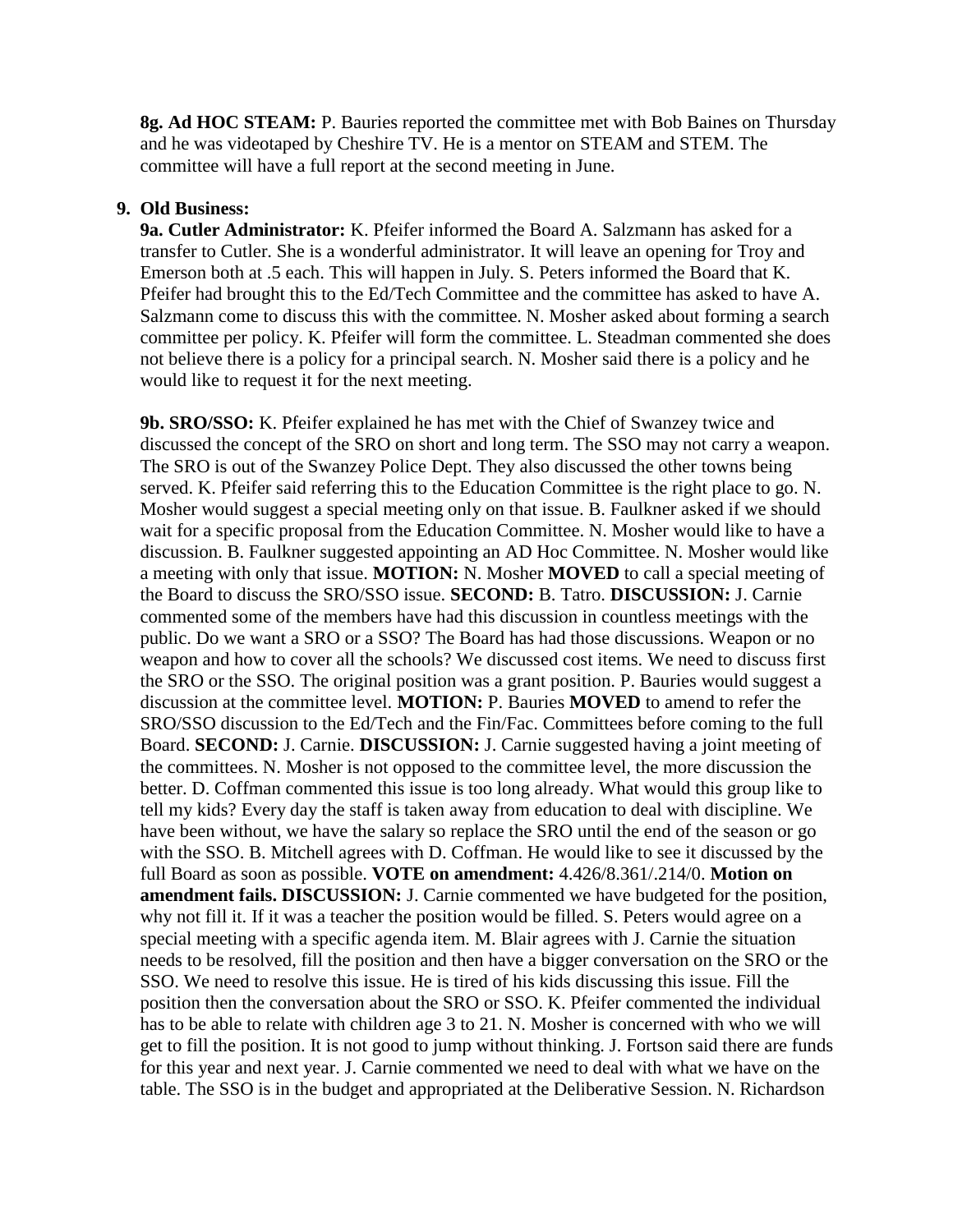said he does not believe there is enough time in the year to prepare a person for the position. W. Wright said this is a major decision. Get the SSO on board for Sept. **VOTE:**  4.699/8.301/0/0. **Motion fails. MOTION:** L. Steadman **MOVED** to have the Board ask the administration to fill the SSO position by July 1, 2015. **SECOND:** K. Wheeler. **DISCUSSION:** P. Peterson said we should have had this position filled prior to this. There were restrictions on the SRO, she would like this to go to committee and bring back information to the Board. L. Steadman suggested looking at a SRO for the next budget cycle. P. Bauries commented that is the time to decide which way to go. The Budget Committee needs to approve it. Discuss what should happen in October. **VOTE:** 11.665/1.121/.214/0. **Motion passes.** 

**9c. AD Hoc Committee for Discipline and Safety: MOTION:** L. Steadman **MOVED** to purpose an AD Hoc Committee to deal with the discipline and safety issues. **SECOND:** J. Smith. **DISCUSSION:** It was suggested to review the issues brought by R. Schafer and dig deeper. M. Blair would support an AD Hoc Committee with one topic of conversation. The committee will focus on this item and make a recommendation to the Board. P. Bauries would suggest N. Richardson to be a part of the AD Hoc. K. Pfeifer suggested all the towns should be represented. J. Carnie commented the Budget Committee could contribute. **VOTE:**  13/0/0/0. **Motion passes.** S. Peters commented the Chair appoints the committee members. B. Faulkner would like to hear from anyone interested to let him know and he will bring the list to the next meeting.

N. Mosher did not receive samples of the organizational chart. K. Pfeifer commented the charge was given to the CRC. He has given and prepared the chart for the CRC. B. Faulkner said they are available. S. Peters said there are no suggested changes but the committee will think back to the questions everyone is asking. The CRC will tackle and clarify if the policy is being interpreted correctly.

## **10. NEW BUSINESS:**

**10a. Action on New Superintendent Contract-SAU 93: MOTION:** P. Peterson **MOVED**  to postpone the action on the New Superintendent Contract until after Item #14. **SECOND:**  W. Wright. **DISCUSSION:** B. Faulkner explained the Board will go into non-public and then go back to public session and vote on a contract. **VOTE:** 11.712/0/1.288/0. **Motion passes.** 

**10b. Action on the Manifest: MOTION:** B. Tatro **MOVED** to accept the manifest in the amounts of \$ 1,180,712.03. **SECOND:** P. Peterson. **VOTE:** 13/0/0/0. **Motion passes.** 

**10c. Other New Business as may come before the Board:** It was commented a member of the Board received an email with a concern for the grade 5/6 class in Troy. It was suggested this be referred to A. Salzmann and her team. K. Pfeifer said it is in the works and the team in Troy has a solid plan. He also said there are mix classrooms in Gilsum.

N. Mosher is concerned with the accessibility to non-public information. He is concerned with sensitive information on unsecured emails. K. Pfeifer commented you need to realize the AD Hoc is your committee anything they advertise is yours. The attorney general and